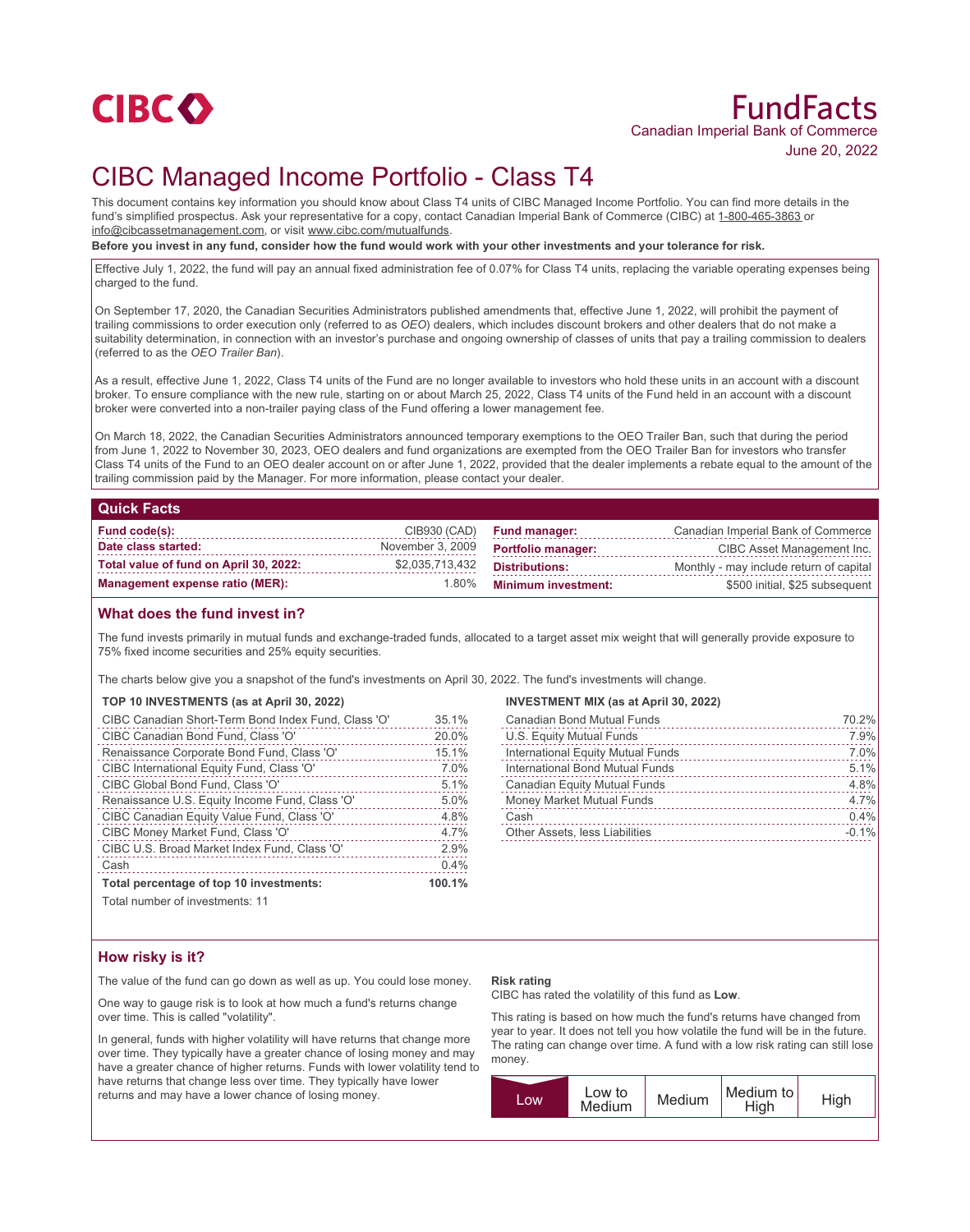## **FundFacts**

For more information about the risk rating, refer to *Investment Risk Classification Methodology* under *Specific Information About Each of the Mutual Funds Described in this Document* in the fund's simplified prospectus. For more information about specific risks that can affect the fund's returns, refer to the simplified prospectus under the section *What are the Risks of Investing in the Fund?* for the fund.

#### **No guarantees**

Like most mutual funds, this fund does not have any guarantees. You may not get back the amount of money you invest.

## **How has the fund performed?**

This section tells you how Class T4 units of the fund have performed over the past 10 years. Returns are after expenses have been deducted. These expenses reduce the fund's returns.

### **YEAR-BY-YEAR RETURNS**

This chart shows how Class T4 units of the fund performed in each of the past 10 calendar years. Class T4 units dropped in value in 1 of the 10 years. The range of returns and change from year to year can help you assess how risky the fund has been in the past. It does not tell you how the fund will perform in the future.



#### **BEST AND WORST 3-MONTH RETURNS**

This table shows the best and worst returns for Class T4 units of the fund in a 3-month period over the past 10 calendar years. The best and worst 3-month returns could be higher or lower in the future. Consider how much of a loss you could afford to take in a short period of time.

|                     | <b>Return</b> | 3 months ending | If you invested \$1,000 at the beginning of the period |
|---------------------|---------------|-----------------|--------------------------------------------------------|
| <b>Best return</b>  | $6.0\%$       | June 30, 2020   | Your investment would rise to \$1,060                  |
| <b>Worst return</b> | $-4.0\%$      | March 31, 2020  | Your investment would drop to \$960                    |

#### **AVERAGE RETURN**

The annual compounded return of Class T4 units of the fund was 2.6% over the past 10 years. If you had invested \$1,000 in the fund 10 years ago, your investment would be worth \$1,287 as at April 30, 2022.

| Who is this fund for?                                                                                                                                                   | A word about tax                                                                                                                                                                                                                                                                                     |
|-------------------------------------------------------------------------------------------------------------------------------------------------------------------------|------------------------------------------------------------------------------------------------------------------------------------------------------------------------------------------------------------------------------------------------------------------------------------------------------|
| Investors who:<br>• are seeking a high level of regular income with a secondary focus on<br>modest capital growth; and<br>• are investing for the short to medium term. | In general, you will have to pay income tax on any money you make on a<br>fund. How much you pay depends on the tax laws where you live and<br>whether or not you hold the fund in a registered plan such as a<br>Registered Retirement Savings Plan (RRSP) or a Tax-Free Savings<br>Account (TFSA). |
|                                                                                                                                                                         | Keep in mind that if you hold your fund in a non-registered plan, fund<br>distributions are included in your taxable income, whether you receive<br>them in cash or have them reinvested.                                                                                                            |

### **How much does it cost?**

The following tables show the fees and expenses you could pay to buy, own, and sell Class T4 units of the fund. The fees and expenses - including any commissions - can vary among classes of a fund and among funds. Higher commissions can influence representatives to recommend one investment over another. Ask about other funds and investments that may be suitable for you at a lower cost.

### **1. SALES CHARGES**

There are no sales charges payable when you buy, switch, or sell units of the fund through CIBC Securities Inc. or CIBC Investor Services Inc. You may pay sales charges if you purchase units of the fund through another firm.